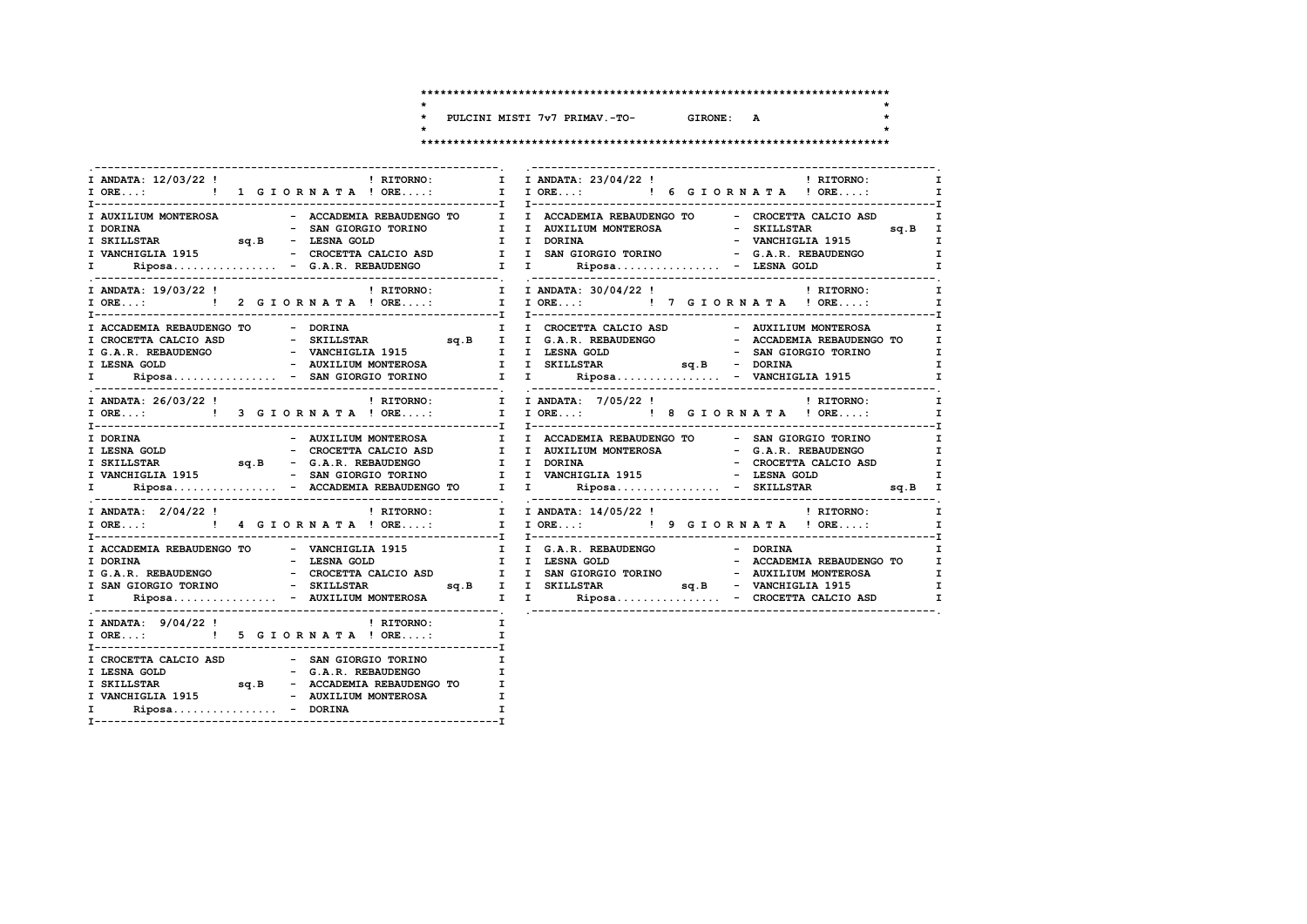| $***$<br>COMITATO                                   | ELENCO CAMPI<br>DA GIOCO <sup>**</sup> |                        |                                     |
|-----------------------------------------------------|----------------------------------------|------------------------|-------------------------------------|
| PIEMONTE V.AOSTA   ** PULCINI MISTI 7v7 PRIMAV.-TO- | <b>GIRONE: A</b>                       |                        |                                     |
| SOCIETA'                                            | CAMPO  DENOMINAZIONE CAMPO             | LOCALITA' CAMPO<br>ORA | I INDIRIZZO                         |
|                                                     |                                        |                        |                                     |
| <b>AUXILIUM MONTEROSA</b>                           | 1201   SINTETICO                       | <b>TORINO</b>          | 14:30   VIA PAISIELLO 37            |
| VANCHIGLIA 1915                                     | 641   SINTETICO "GASPARE TALLIA"       | TORINO                 | DOM   11:00   VIA E.RAGAZZONI 2     |
| <b>DORINA</b>                                       | 1216   SINTETICO ADB C9 VARANO         | TORINO                 | DOM   10:00   VIA ALFONSO VARANO 64 |
| SKILLSTAR<br>sq.B                                   | 1202   COMUNALE                        | <b>TORINO</b>          | 15:30   VIA SERVAIS, 200/3          |
| ACCADEMIA REBAUDENGO TO                             | 9089   SINTETICO ADB C9 "REBAUDENGO"   | TORINO                 | DOM   15:00   CORSO VERCELLI, 206   |
| CROCETTA CALCIO ASD                                 | 681   ROVEDA                           | TORINO                 | 15:00   VIA ROVEDA 34               |
| G.A.R. REBAUDENGO                                   | 1079   SINTETICO "SEMPIONE"            | <b>TORINO</b>          | 15:00   VIA GOTTARDO, 10            |
| LESNA GOLD                                          | 633   SINTETICO "BRISSOGNE"            | TORINO                 | DOM   15:30   VIA BRISSOGNE 41      |
| SAN GIORGIO TORINO                                  | 674   SINTETICO "NITTI"                | <b>TORINO</b>          | 10:30   VIA NITTI 6                 |
|                                                     |                                        |                        |                                     |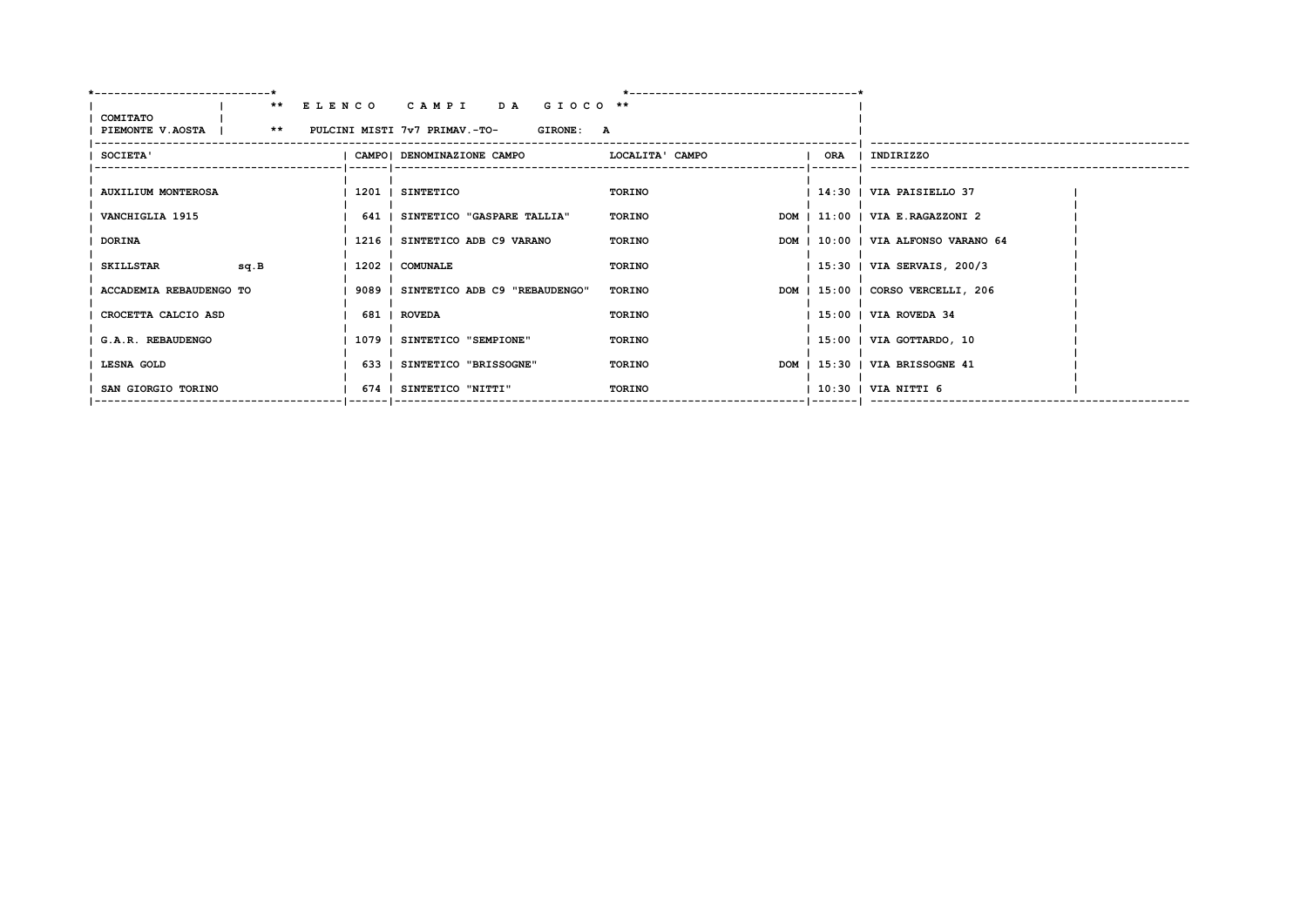GIRONE: B

 $\star$ 

 $\star$ 

 $\star$ 

 $\star$ 

\* PULCINI MISTI 7v7 PRIMAV.-TO-

| I ANDATA: 12/03/22 !<br>  RITORNO:                                        | I I ANDATA: 23/04/22 ! PHITORNO:                                                                                                                                                                                                    | $\mathbf{I}$                 |
|---------------------------------------------------------------------------|-------------------------------------------------------------------------------------------------------------------------------------------------------------------------------------------------------------------------------------|------------------------------|
|                                                                           |                                                                                                                                                                                                                                     |                              |
| - GO SPORT GRUGLIASCO ASD I I BARCANOVA CALCIO                            |                                                                                                                                                                                                                                     |                              |
| I CENTROCAMPO<br>- TORINESE 1894 ASD I I CENTROCAMPO                      | - TORINESE 1894 ASD                                                                                                                                                                                                                 | $\mathbf{I}$<br>$\mathbf{I}$ |
| I PIANEZZA<br>I SAN GALLO SETTIMO                                         |                                                                                                                                                                                                                                     |                              |
|                                                                           |                                                                                                                                                                                                                                     | $\mathbf{I}$                 |
| I SKILLSTAR                                                               |                                                                                                                                                                                                                                     | I                            |
| I.                                                                        |                                                                                                                                                                                                                                     | $\mathbf{I}$                 |
|                                                                           | I ANDATA: 19/03/22! THE PRITORNO: THE PRITORNO: I ANDATA: 30/04/22! THE PRITORNO: I                                                                                                                                                 |                              |
|                                                                           |                                                                                                                                                                                                                                     |                              |
|                                                                           |                                                                                                                                                                                                                                     |                              |
|                                                                           |                                                                                                                                                                                                                                     | $\mathbf{I}$                 |
|                                                                           |                                                                                                                                                                                                                                     | I                            |
|                                                                           |                                                                                                                                                                                                                                     | $\mathbf{I}$                 |
|                                                                           |                                                                                                                                                                                                                                     | I                            |
|                                                                           |                                                                                                                                                                                                                                     | $\mathbf{I}$                 |
|                                                                           |                                                                                                                                                                                                                                     |                              |
|                                                                           |                                                                                                                                                                                                                                     |                              |
|                                                                           | The Caption of the Caption of the Caption of the Caption of the Caption of the Caption of the Caption of the Caption of the Caption of the Caption of the Caption of the Caption of the Caption of the Caption of the Caption       |                              |
|                                                                           |                                                                                                                                                                                                                                     |                              |
|                                                                           |                                                                                                                                                                                                                                     |                              |
|                                                                           |                                                                                                                                                                                                                                     |                              |
|                                                                           |                                                                                                                                                                                                                                     |                              |
|                                                                           |                                                                                                                                                                                                                                     |                              |
|                                                                           |                                                                                                                                                                                                                                     |                              |
|                                                                           |                                                                                                                                                                                                                                     | $\mathbf{I}$                 |
|                                                                           |                                                                                                                                                                                                                                     |                              |
|                                                                           |                                                                                                                                                                                                                                     |                              |
|                                                                           | T TRATETICO C.B.L. - BARCANOVA CALCIO<br>I CENTROCAMPO - ATLETICO C.B.L. I I SKILLSTAR - PIANEZZA<br>I GO SPORT GRUGLIASCO ASD - SKILLSTAR I I TORINESE 1894 ASD - SAN GALLO SETTIMO<br>I VALLI DI LANZO PLUS - TORINESE 1894 ASD I | $\mathbf{I}$                 |
|                                                                           |                                                                                                                                                                                                                                     | $\mathbf I$                  |
|                                                                           |                                                                                                                                                                                                                                     | $\mathbf I$                  |
|                                                                           |                                                                                                                                                                                                                                     | I                            |
| $\mathbf{I}$ and $\mathbf{I}$                                             |                                                                                                                                                                                                                                     |                              |
|                                                                           |                                                                                                                                                                                                                                     |                              |
| I ANDATA: 9/04/22 !<br>! RITORNO:<br>$\mathbf{I}$ and $\mathbf{I}$        |                                                                                                                                                                                                                                     |                              |
| I ORE: ! 5 G I O R N A T A ! ORE:                                         | $\mathbf{I}$                                                                                                                                                                                                                        |                              |
|                                                                           |                                                                                                                                                                                                                                     |                              |
| I ATLETICO C.B.L. - VALLI DI LANZO PLUS                                   |                                                                                                                                                                                                                                     |                              |
| I SAN GALLO SETTIMO<br>I SKILLSTAR<br>- CENTROCAMPO<br>- BARCANOVA CALCIO |                                                                                                                                                                                                                                     |                              |
|                                                                           |                                                                                                                                                                                                                                     |                              |
| I TORINESE 1894 ASD - GO SPORT GRUGLIASCO ASD                             | I                                                                                                                                                                                                                                   |                              |
| Riposa - PIANEZZA<br>I.                                                   |                                                                                                                                                                                                                                     |                              |
|                                                                           |                                                                                                                                                                                                                                     |                              |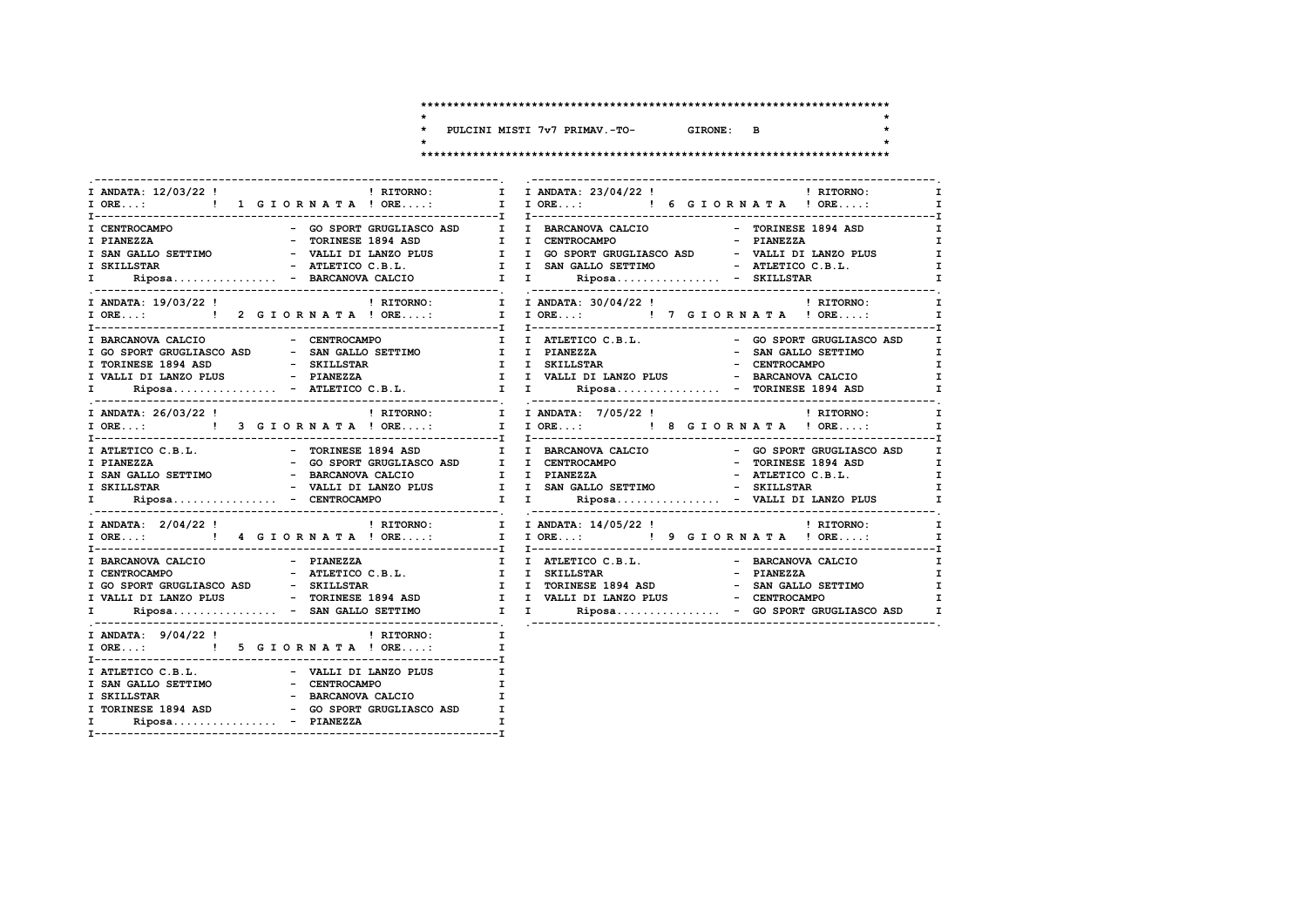| ---------------------------*                        |                                              |                         |     |                                        |
|-----------------------------------------------------|----------------------------------------------|-------------------------|-----|----------------------------------------|
|                                                     | ** ELENCO CAMPI DA GIOCO **                  |                         |     |                                        |
| COMITATO                                            |                                              |                         |     |                                        |
| PIEMONTE V.AOSTA   ** PULCINI MISTI 7v7 PRIMAV.-TO- | <b>GIRONE: B</b>                             |                         |     |                                        |
| <b>SOCIETA'</b>                                     | CAMPO  DENOMINAZIONE CAMPO   LOCALITA' CAMPO |                         | ORA | INDIRIZZO                              |
|                                                     |                                              |                         |     |                                        |
| <b>PIANEZZA</b>                                     | 1541   "COMUNALE A" ERBA NATURALE            | PIANEZZA                |     | $1$ 14:30 $\mid$ VIA FERRARI 3         |
| SAN GALLO SETTIMO                                   | 1003   STARFIVE C7 ADB                       | <b>SETTIMO TORINESE</b> |     | DOM   16:00   VIA ROSA DI LUXEMBURG, 5 |
| <b>SKILLSTAR</b>                                    | 1202   COMUNALE                              | TORINO                  |     | 14:30   VIA SERVAIS, 200/3             |
| <b>BARCANOVA CALCIO</b>                             | 2210   SINTETICO "BARCANOVA"                 | TORINO                  |     | DOM   10:30   VIA OCCIMIANO 17         |
| GO SPORT GRUGLIASCO ASD                             | 1397   PRIVATO "FABBRICHETTA"                | GRUGLIASCO              |     | 14:00   CORSO MARTIN LUTHER KING, 8    |
| <b>TORINESE 1894 ASD</b>                            | 657   GLADIOLI                               | TORINO                  |     | $1\,16:00$   VIA DEI GLADIOLI 33/A     |
| VALLI DI LANZO PLUS                                 | 904   COMUNALE                               | <b>FIANO</b>            |     | 15:00   VIA ARCOUR 15                  |
| ATLETICO C.B.L.                                     | 980 I COMUNALE                               | LANZO TORINESE          |     | DOM   10:00   VIA DELLO SPORT 6        |
| <b>CENTROCAMPO</b>                                  | 684   SINTETICO "CENTROCAMPO"                | TORINO                  |     | DOM   17:30   VIA PETRELLA 40          |
|                                                     |                                              |                         |     |                                        |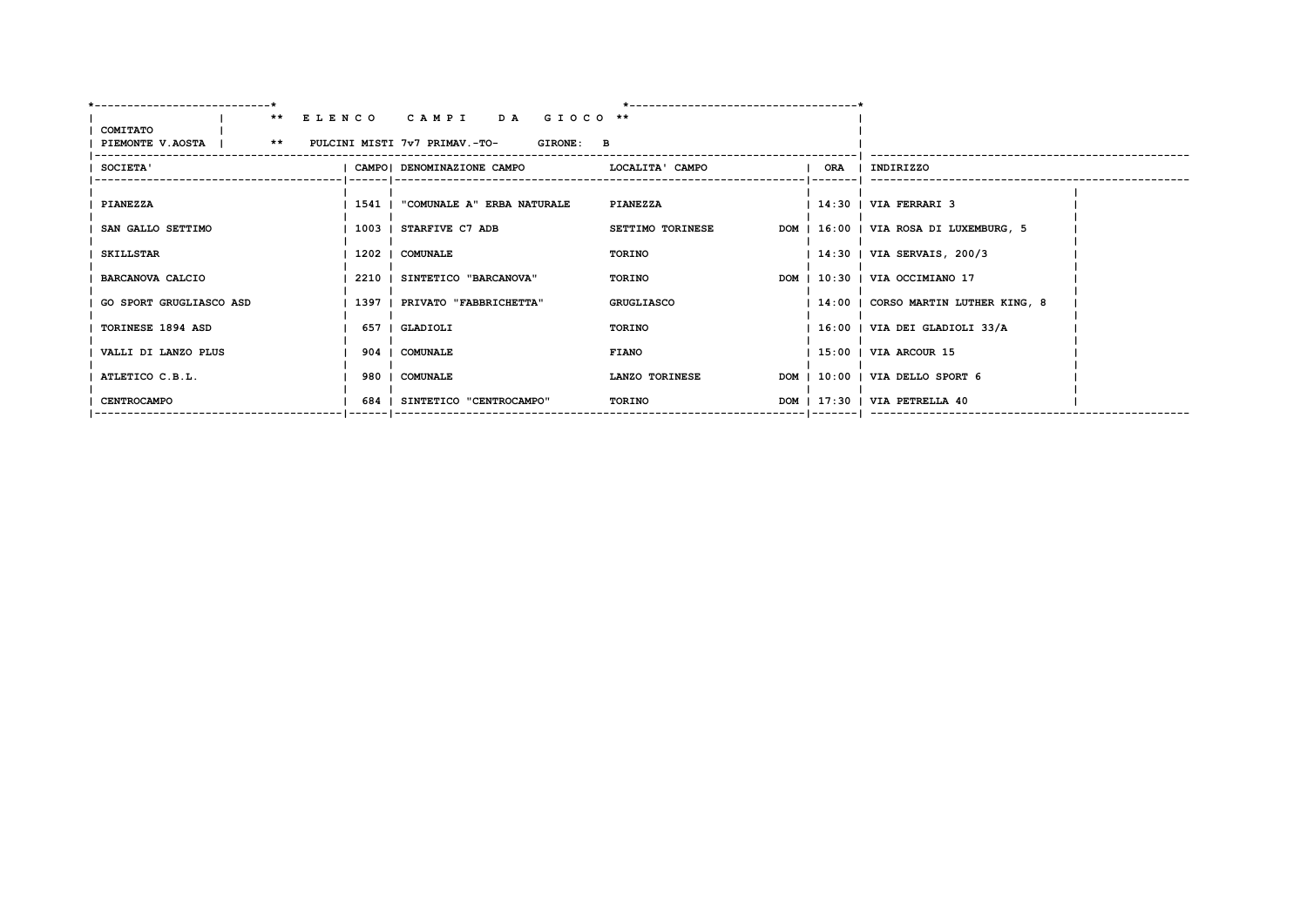$\star$ 

 $\star$ 

 $\star$ 

 $\ddot{\phantom{1}}$ PULCINI MISTI 7v7 PRIMAV.-TO- GIRONE: C  $\star$ 

 $\overline{a}$ 

| I ANDATA: 12/03/22 ! PATTORNO:                                | I I ANDATA: 23/04/22 ! THE PRITORNO:<br>$\mathbf{I}$                                                                                                                                                                                                   |
|---------------------------------------------------------------|--------------------------------------------------------------------------------------------------------------------------------------------------------------------------------------------------------------------------------------------------------|
|                                                               | I ORE: 1 G I OR N A T A ! ORE: I I ORE: 1 6 G I OR N A T A ! ORE:<br>$\mathbf{I}$ and $\mathbf{I}$                                                                                                                                                     |
|                                                               |                                                                                                                                                                                                                                                        |
| I CALCIO SANTENESE - CAMBIANO                                 | I I CBS SCUOLA CALCIO A.S.D. - CALCIO SANTENESE<br>$\mathbf{I}$                                                                                                                                                                                        |
|                                                               | $\mathbf{I}$                                                                                                                                                                                                                                           |
|                                                               | $\mathbf{I}$                                                                                                                                                                                                                                           |
|                                                               | I                                                                                                                                                                                                                                                      |
|                                                               | T CBS SCUOLA CALCIO A.S.D.<br>T CBS SCUOLA CALCIO A.S.D.<br>T SAN LUIGI SANTENA – NICHELINO HESPERIA I I SANGONESE BOSCHETTO – CAMBIANO<br>T SANGONESE BOSCHETTO – ONNISPORT CLUB<br>T T VANCHIGLIA 1915 sq.B – PSG SSDARL<br>T Riposa<br>$\mathbf{I}$ |
|                                                               | I ANDATA: $19/03/22$ ! CITORNO: T I ANDATA: $30/04/22$ ! CITORNO:<br>$\mathbf{I}$                                                                                                                                                                      |
|                                                               |                                                                                                                                                                                                                                                        |
|                                                               |                                                                                                                                                                                                                                                        |
|                                                               |                                                                                                                                                                                                                                                        |
|                                                               |                                                                                                                                                                                                                                                        |
|                                                               |                                                                                                                                                                                                                                                        |
|                                                               |                                                                                                                                                                                                                                                        |
|                                                               | T CAMBIANO - CBS SCUOLA CALCIO A.S.D.<br>T NICHELINO HESPERIA - SANGONESE BOSCHETTO I I CAMBIANO - VICHELINO HESPERIA I<br>T PSG SSDARL - CALCIO SANTENESE I I ONNISPORT CLUB - VANCHIGLIA 1915 sq.B<br>T VANCHIGLIA 1915 sq.B - SAN                   |
|                                                               |                                                                                                                                                                                                                                                        |
|                                                               |                                                                                                                                                                                                                                                        |
|                                                               | T CALCIO SANTENESE - ONNISPORT CLUB – I CBS SCUOLA CALCIO A.S.D. - ONNISPORT CLUB I<br>I CAMBIANO – PSG SSDARL – I SAN LUIGI SANTENA – PSG SSDARL I<br>I SAN LUIGI SANTENA – CBS SCUOLA CALCIO A.S.D. I I SANGONESE BOSCHETTO – CA                     |
|                                                               |                                                                                                                                                                                                                                                        |
|                                                               |                                                                                                                                                                                                                                                        |
|                                                               |                                                                                                                                                                                                                                                        |
|                                                               |                                                                                                                                                                                                                                                        |
|                                                               |                                                                                                                                                                                                                                                        |
|                                                               | $\mathbf{I}$                                                                                                                                                                                                                                           |
|                                                               |                                                                                                                                                                                                                                                        |
|                                                               |                                                                                                                                                                                                                                                        |
| I CBS SCUOLA CALCIO A.S.D. - SANGONESE BOSCHETTO I I CAMBIANO | - VANCHIGLIA 1915 sq.B I                                                                                                                                                                                                                               |
|                                                               |                                                                                                                                                                                                                                                        |
|                                                               |                                                                                                                                                                                                                                                        |
|                                                               |                                                                                                                                                                                                                                                        |
|                                                               | TRICHELINO HESPERIA<br>TRICHELINO HESPERIA<br>TRICHELINO HESPERIA<br>TRICHELINO HESPERIA<br>TRICHELINO HESPERIA<br>TRICHELINO HESPERIA<br>TRICHELINO HESPERIA<br>TRICHELINO HESPERIA<br>TRICHELINO HESPERIA<br>TRICHELINO HESPERIA<br>TRICHELINO H     |
| I ANDATA: $9/04/22$ ! RITORNO:                                | $\mathbf{r}$ and $\mathbf{r}$                                                                                                                                                                                                                          |
| I ORE: ! 5 G I O R N A T A ! ORE:                             | $\mathbf{I}$                                                                                                                                                                                                                                           |
|                                                               |                                                                                                                                                                                                                                                        |
| I CALCIO SANTENESE $-$ VANCHIGLIA 1915 sq.B I                 |                                                                                                                                                                                                                                                        |
|                                                               |                                                                                                                                                                                                                                                        |
|                                                               |                                                                                                                                                                                                                                                        |
| I SANGONESE BOSCHETTO - SAN LUIGI SANTENA                     |                                                                                                                                                                                                                                                        |
| $Riposa$ - CBS SCUOLA CALCIO A.S.D.<br>$\mathbf{I}$           |                                                                                                                                                                                                                                                        |
|                                                               |                                                                                                                                                                                                                                                        |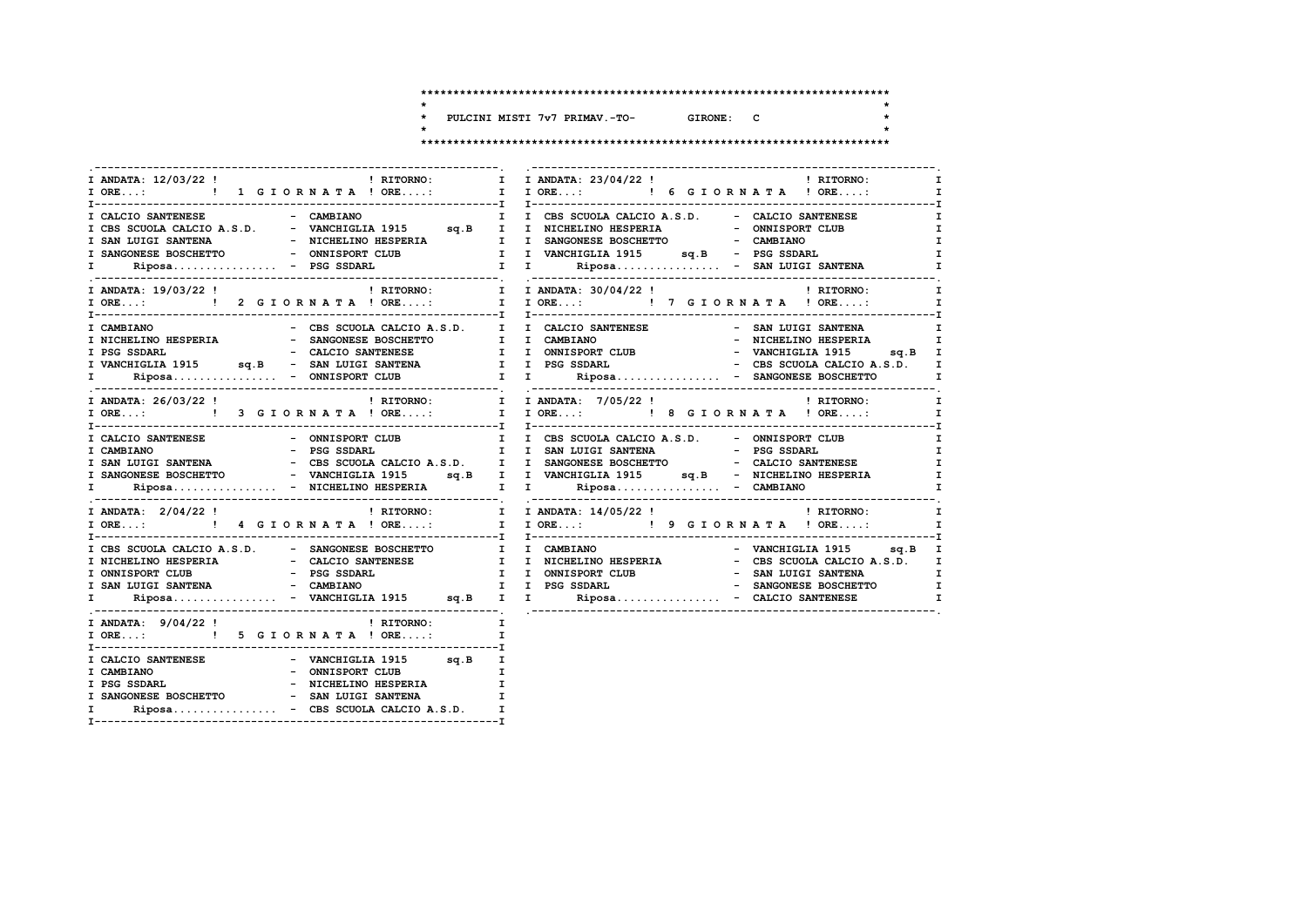|                          | ** ELENCO CAMPI DA GIOCO **                          |                            |                                  |
|--------------------------|------------------------------------------------------|----------------------------|----------------------------------|
| COMITATO                 |                                                      |                            |                                  |
| PIEMONTE V.AOSTA         | ** PULCINI MISTI 7v7 PRIMAV.-TO-<br><b>GIRONE: C</b> |                            |                                  |
| SOCIETA'                 | CAMPO  DENOMINAZIONE CAMPO                           | I ORA I<br>LOCALITA' CAMPO | INDIRIZZO                        |
|                          |                                                      |                            |                                  |
| CALCIO SANTENESE         | 620   AUGUSTO BARBASSO                               | VILLASTELLONE              | 15:00   CORSO SAVONA 58          |
|                          |                                                      |                            |                                  |
| CBS SCUOLA CALCIO A.S.D. | 638   SINTETICO "CAVORETTO"                          | TORINO                     | 15:00   CORSO SICILIA 58         |
| SAN LUIGI SANTENA        | 1511   CAV. BALDASSARRE TESIO                        | <b>SANTENA</b>             | 15:00   VIA VITTORIO VENETO 31   |
| SANGONESE BOSCHETTO      | 733 I VENERE                                         | NICHELINO                  | 15:30   VIA PRACAVALLO 36        |
| CAMBIANO                 | 110   M. ZANIRATO                                    | <b>CAMBIANO</b>            | $ 14:30 $ VIA IV NOVEMBRE, 8     |
| NICHELINO HESPERIA       | 366   GIORGIO FERRINI                                | NICHELINO                  | DOM   10:30   VIA PRUNOTTO 17    |
| ONNISPORT CLUB           | 364   GAETANO SCIREA                                 | NICHELINO                  | 16:00   VIA BERLINGUER 40        |
| PSG SSDARL               | 418   FERRINI                                        | PINO TORINESE              | 15:00   VIA VALLE MIGLIORETTI 36 |
| VANCHIGLIA 1915 sq. B    | 641   SINTETICO "GASPARE TALLIA"                     | TORINO                     | DOM   11:00   VIA E.RAGAZZONI 2  |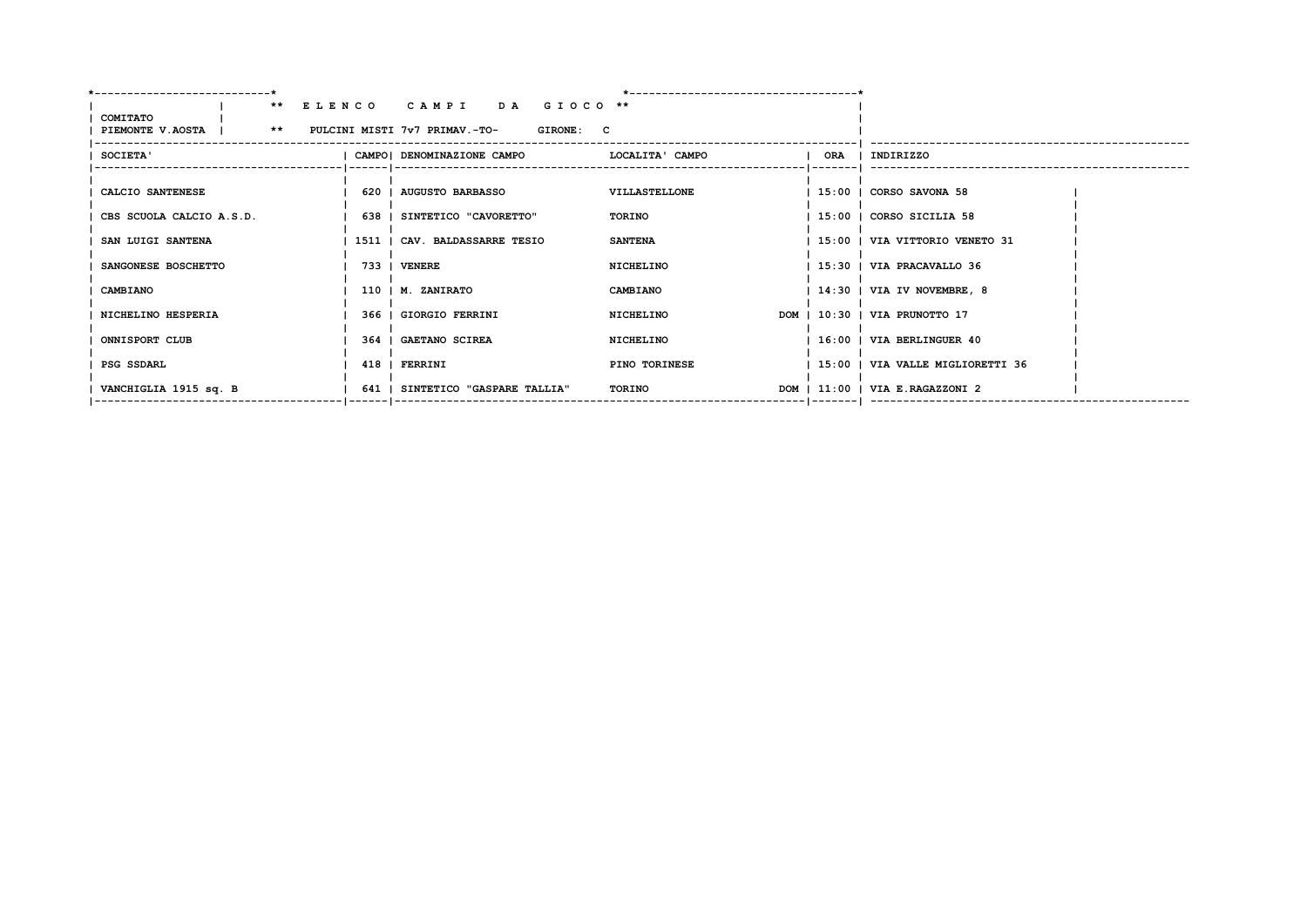$\star$ 

 $\star$  $\star$ 

 $\star$ 

\* PULCINI MISTI 7v7 PRIMAV.-TO-GIRONE: D

| <b>EXECUTE:</b> RITORNO:<br>I ANDATA: 12/03/22 !<br>$\mathbf{I}$<br>I ORE: ! 1 G I O R N A T A ! ORE: | <b>EXECUTE:</b> RITORNO:<br>I ANDATA: 23/04/22 !<br>I IORE: ! 6 GIORNATA ! ORE:<br>$\mathbf{I}$                                                                                                                                                                                                                                                                                                                                                           |
|-------------------------------------------------------------------------------------------------------|-----------------------------------------------------------------------------------------------------------------------------------------------------------------------------------------------------------------------------------------------------------------------------------------------------------------------------------------------------------------------------------------------------------------------------------------------------------|
|                                                                                                       |                                                                                                                                                                                                                                                                                                                                                                                                                                                           |
| I ATLETICO MIRAFIORI<br>I BACIGALUPO<br>- ONNISPORT CLUB sq.B I I S.IGNAZIO SPORT                     |                                                                                                                                                                                                                                                                                                                                                                                                                                                           |
|                                                                                                       |                                                                                                                                                                                                                                                                                                                                                                                                                                                           |
|                                                                                                       |                                                                                                                                                                                                                                                                                                                                                                                                                                                           |
|                                                                                                       |                                                                                                                                                                                                                                                                                                                                                                                                                                                           |
|                                                                                                       |                                                                                                                                                                                                                                                                                                                                                                                                                                                           |
|                                                                                                       | ! RITORNO: [ I ANDATA: 30/04/22 !   RITORNO: [ I ANDATA: 30/04/22 !   RITORNO: [ I CRE:   PRITORNO: I CRE.                                                                                                                                                                                                                                                                                                                                                |
|                                                                                                       | $\mathbf{I}$                                                                                                                                                                                                                                                                                                                                                                                                                                              |
|                                                                                                       |                                                                                                                                                                                                                                                                                                                                                                                                                                                           |
|                                                                                                       |                                                                                                                                                                                                                                                                                                                                                                                                                                                           |
|                                                                                                       |                                                                                                                                                                                                                                                                                                                                                                                                                                                           |
|                                                                                                       |                                                                                                                                                                                                                                                                                                                                                                                                                                                           |
|                                                                                                       |                                                                                                                                                                                                                                                                                                                                                                                                                                                           |
|                                                                                                       | $\begin{tabular}{l c c c c c c} \hline \texttt{FEMMINILE JUVENTUS TORINO} & - & \texttt{CIT TURIN LDE} & & & \texttt{I} & \texttt{BACIGALUPO} & & - & \texttt{TORINO F.C. S.P.A.} & & \texttt{I} \\ \hline \texttt{I ONNISPORT CLUB} & \texttt{sq.B} & - & \texttt{VENARIA REALE} & \texttt{sq.B} & \texttt{I} & \texttt{CIT TURIN LDE} & - & \texttt{ATLETICO MIRAFIORI} & & \texttt{I} \\ \texttt{I S.IGNAZIO SPORT} & - & \texttt{TORINO F.C. S.P.A.}$ |
|                                                                                                       | $I ANDATA: 26/03/22 !$<br>PRITORNO:<br><br><br>PRITORNO:<br><br><br><br><br><br><br><br><br><br><br><br><br><br><br><br>$\mathbf{I}$                                                                                                                                                                                                                                                                                                                      |
|                                                                                                       | I ORE:  1 I ORE:  1 I ORE:  1 I ORE:  I I ORE:  I I ORE:  I I ORE:  I I ORE  I ORE                                                                                                                                                                                                                                                                                                                                                                        |
|                                                                                                       |                                                                                                                                                                                                                                                                                                                                                                                                                                                           |
| I ATLETICO MIRAFIORI - S.IGNAZIO SPORT                                                                | I I ATLETICO MIRAFIORI<br>- BACIGALUPO                                                                                                                                                                                                                                                                                                                                                                                                                    |
|                                                                                                       |                                                                                                                                                                                                                                                                                                                                                                                                                                                           |
| I ONNISPORT CLUB sq.B - VIANNEY                                                                       |                                                                                                                                                                                                                                                                                                                                                                                                                                                           |
|                                                                                                       | T TORINO F.C. S.P.A. - VIANNEY I<br>I TORINO F.C. S.P.A. - PENARIA REALE SQ.B I I VENARIA REALE SQ.B - FEMMINILE JUVENTUS TORINO I<br>I TORINO F.C. S.P.A. - CETTURIN LDE I I VENARIA REALE SQ.B - FEMMINILE JUVENTUS TORINO I<br>I Rip                                                                                                                                                                                                                   |
|                                                                                                       |                                                                                                                                                                                                                                                                                                                                                                                                                                                           |
|                                                                                                       |                                                                                                                                                                                                                                                                                                                                                                                                                                                           |
|                                                                                                       |                                                                                                                                                                                                                                                                                                                                                                                                                                                           |
|                                                                                                       |                                                                                                                                                                                                                                                                                                                                                                                                                                                           |
|                                                                                                       | $\mathbf{I}$                                                                                                                                                                                                                                                                                                                                                                                                                                              |
|                                                                                                       | $\mathbf{I}$                                                                                                                                                                                                                                                                                                                                                                                                                                              |
|                                                                                                       |                                                                                                                                                                                                                                                                                                                                                                                                                                                           |
|                                                                                                       |                                                                                                                                                                                                                                                                                                                                                                                                                                                           |
|                                                                                                       |                                                                                                                                                                                                                                                                                                                                                                                                                                                           |
| I ANDATA: $9/04/22$ !<br><b>Example 1</b> RITORNO:                                                    | $\mathbf{I}$                                                                                                                                                                                                                                                                                                                                                                                                                                              |
| I ORE: ! 5 G I O R N A T A ! ORE:                                                                     | $\mathbf{I}$                                                                                                                                                                                                                                                                                                                                                                                                                                              |
|                                                                                                       |                                                                                                                                                                                                                                                                                                                                                                                                                                                           |
|                                                                                                       |                                                                                                                                                                                                                                                                                                                                                                                                                                                           |
|                                                                                                       |                                                                                                                                                                                                                                                                                                                                                                                                                                                           |
|                                                                                                       |                                                                                                                                                                                                                                                                                                                                                                                                                                                           |
|                                                                                                       |                                                                                                                                                                                                                                                                                                                                                                                                                                                           |
| Riposa - VIANNEY<br>$\mathbf{I}$ and $\mathbf{I}$                                                     |                                                                                                                                                                                                                                                                                                                                                                                                                                                           |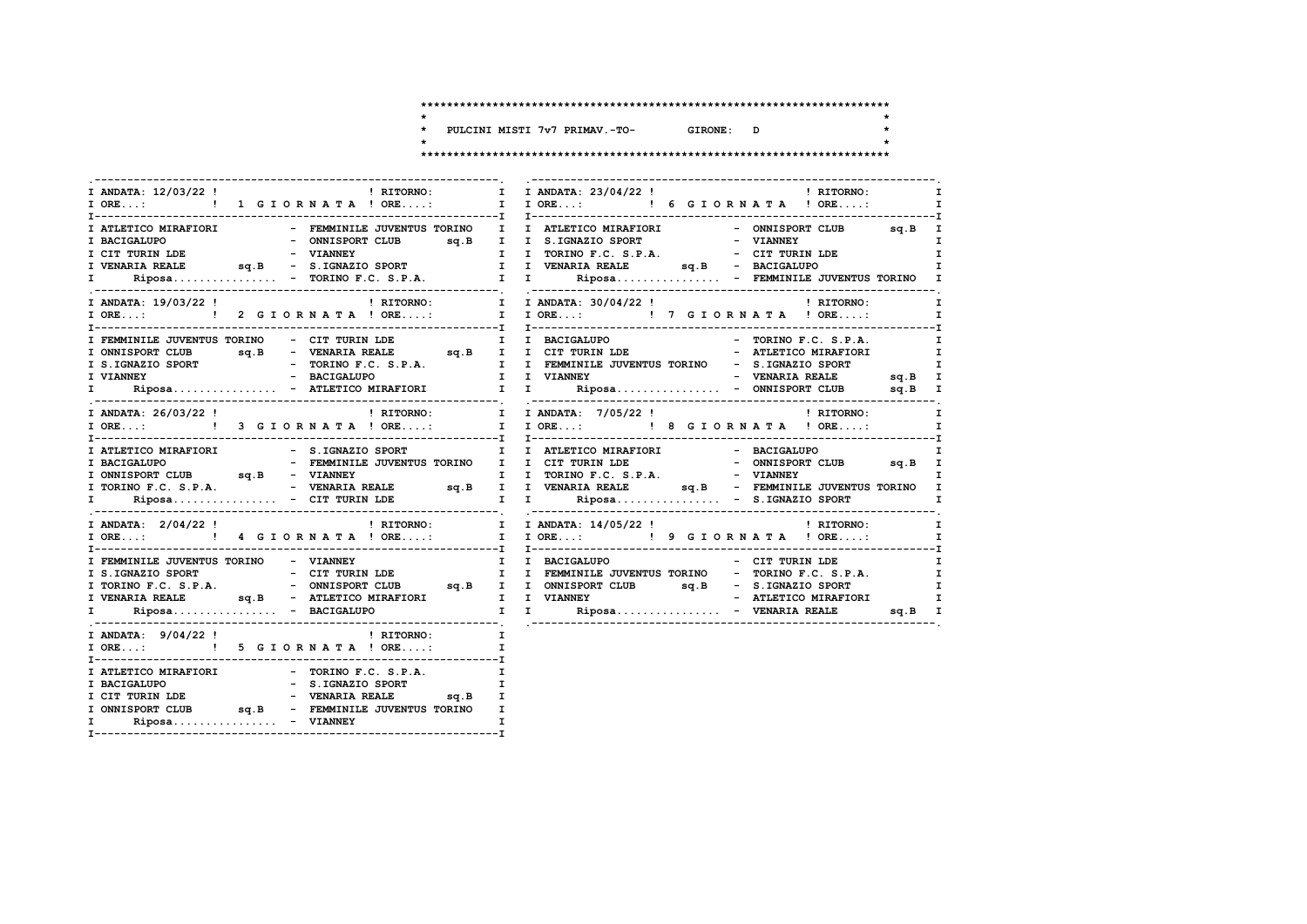| <b>COMITATO</b>                                                            | ** ELENCO CAMPI DA GIOCO **       |                      |                                      |
|----------------------------------------------------------------------------|-----------------------------------|----------------------|--------------------------------------|
| PIEMONTE V.AOSTA   ** PULCINI MISTI 7v7 PRIMAV.-TO-                        | <b>GIRONE: D</b>                  |                      |                                      |
| SOCIETA'                                                                   | CAMPO! DENOMINAZIONE CAMPO        | LOCALITA' CAMPO      | ORA   INDIRIZZO                      |
|                                                                            |                                   |                      |                                      |
| ATLETICO MIRAFIORI                                                         | 658   SINTETICO "ALESSIO PARLATO" | TORINO               | $ 14:00 $ STRADA DELLE CACCE 38/22   |
| CIT TURIN LDE (Squadra Femminile)   636   SINTETICO "CIT TURIN"            |                                   | TORINO               | DOM   14:30   CORSO FERRUCCI 63      |
| TORINO F.C. S.P.A. (Squadra Femminile)   754   SINTETICO ADB SPORT VILLAGE |                                   | <b>COLLEGNO</b>      | 15:00   VIA SERGIO ALLEGRI 15        |
| VENARIA REALE sq.B(Squadra Femminile)   1161   SINTETICO "DON MOSSO 4"     |                                   | <b>VENARIA REALE</b> | 14:30   VIA S.MARCHESE               |
| FEMMINILE JUVENTUS TORINO                                                  | 661   FACCIOLI                    | TORINO               | $15:00$   VIA FACCIOLI 72/A - TORINO |
| S.IGNAZIO SPORT                                                            | 9057   SINTETICO ADB C9 S.IGNAZIO | TORINO               | 16:00   VIA MONFALCONE 150           |
| <b>VIANNEY</b>                                                             | 1460   SINTETICO "VIANNEY"        | TORINO               | 15:00   VIA GIANELLI 8               |
| <b>BACIGALUPO</b>                                                          | 2368   SINTETICO "PASSO BUOLE A"  | TORINO               | 15:00   VIA BOSSOLI 76/B             |
| ONNISPORT CLUB sq. B                                                       | 364   GAETANO SCIREA              | NICHELINO            | 14:30   VIA BERLINGUER 40            |
|                                                                            |                                   |                      |                                      |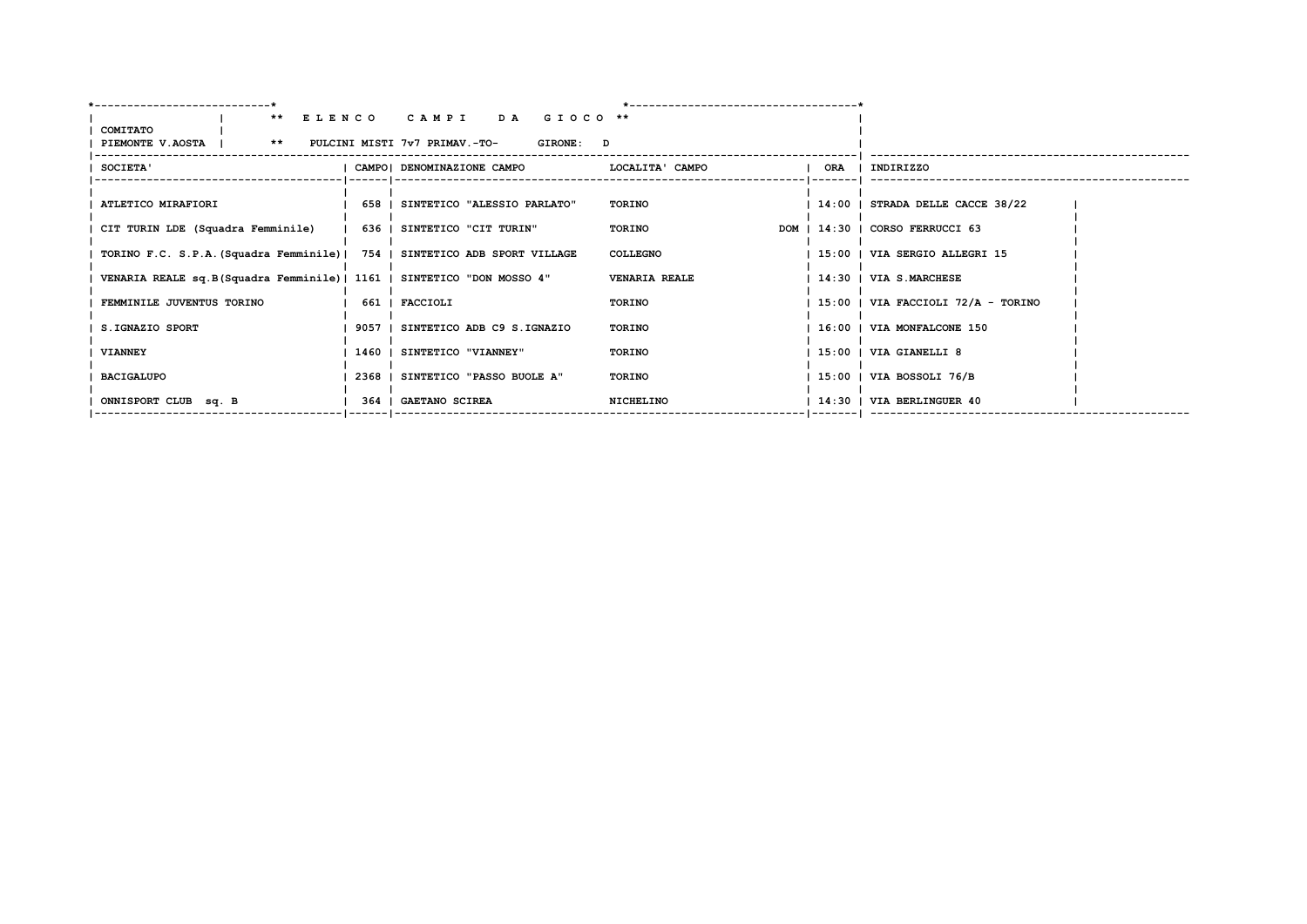$\star$ 

 $\star$ 

 $\star$ 

PULCINI MISTI 7v7 PRIMAV.-TO-GIRONE: E  $\star$ 

|                                                                                                                          |                                         | $\mathbf{I}$                                                                                                                               |
|--------------------------------------------------------------------------------------------------------------------------|-----------------------------------------|--------------------------------------------------------------------------------------------------------------------------------------------|
| I COLLEGNO PARADISO - SUSA CALCIO<br>I VENARIA REALE<br>I VENAUS<br>I VILLARBASSE<br>I.                                  |                                         | I I AVIGLIANESE<br>- VENARIA REALE<br>I<br>$\mathbf{I}$                                                                                    |
|                                                                                                                          |                                         |                                                                                                                                            |
|                                                                                                                          | - VILLARBASSE                           |                                                                                                                                            |
|                                                                                                                          |                                         | I ANDATA: 26/03/22! ! RITORNO: I I ANDATA: 7/05/22! ! ! RITORNO: I DRE: ! 9 GIORNATA! ORE: "<br>! RITORNO:<br>$\mathbf{I}$<br>$\mathbf{I}$ |
| I AVIGLIANESE                                                                                                            | - VENAUS                                | I I AVIGLIANESE<br>- ALPIGNANO<br>I<br>$\mathbf{I}$                                                                                        |
| I ANDATA: $2/04/22$ !                                                                                                    |                                         | I ORE:  1 I ORE:  1 I ORE:  1 I ORE:  1 I ORE:  1 I ORE:  1 I ORE:  1 I ORE<br>$\mathbf{I}$ and $\mathbf{I}$                               |
| I CAPRIE GREEN CLUB CSA - VENARIA REALE<br>I SUSA CALCIO<br><b>I VENAUS</b><br>$\mathbf{I}$ and $\mathbf{I}$             |                                         | - COLLEGNO PARADISO       I<br>I I POL.AD UNION BB VALLESUSA - CAPRIE GREEN CLUB CSA I I SUSA CALCIO - AVIGLIANESE I<br>I<br>I.            |
| I ORE: ! 5 G I O R N A T A ! ORE:                                                                                        | I ANDATA: $9/04/22$ ! (RITORNO: I       | $\mathbf{I}$                                                                                                                               |
| I COLLEGNO PARADISO<br>I POL. AD UNION BB VALLESUSA - SUSA CALCIO<br>I VENARIA REALE <b>AND - PENAUS</b><br>$\mathbf{I}$ | - AVIGLIANESE<br>$Riposa$ - $ALPIGNANO$ | $\mathbf{I}$                                                                                                                               |